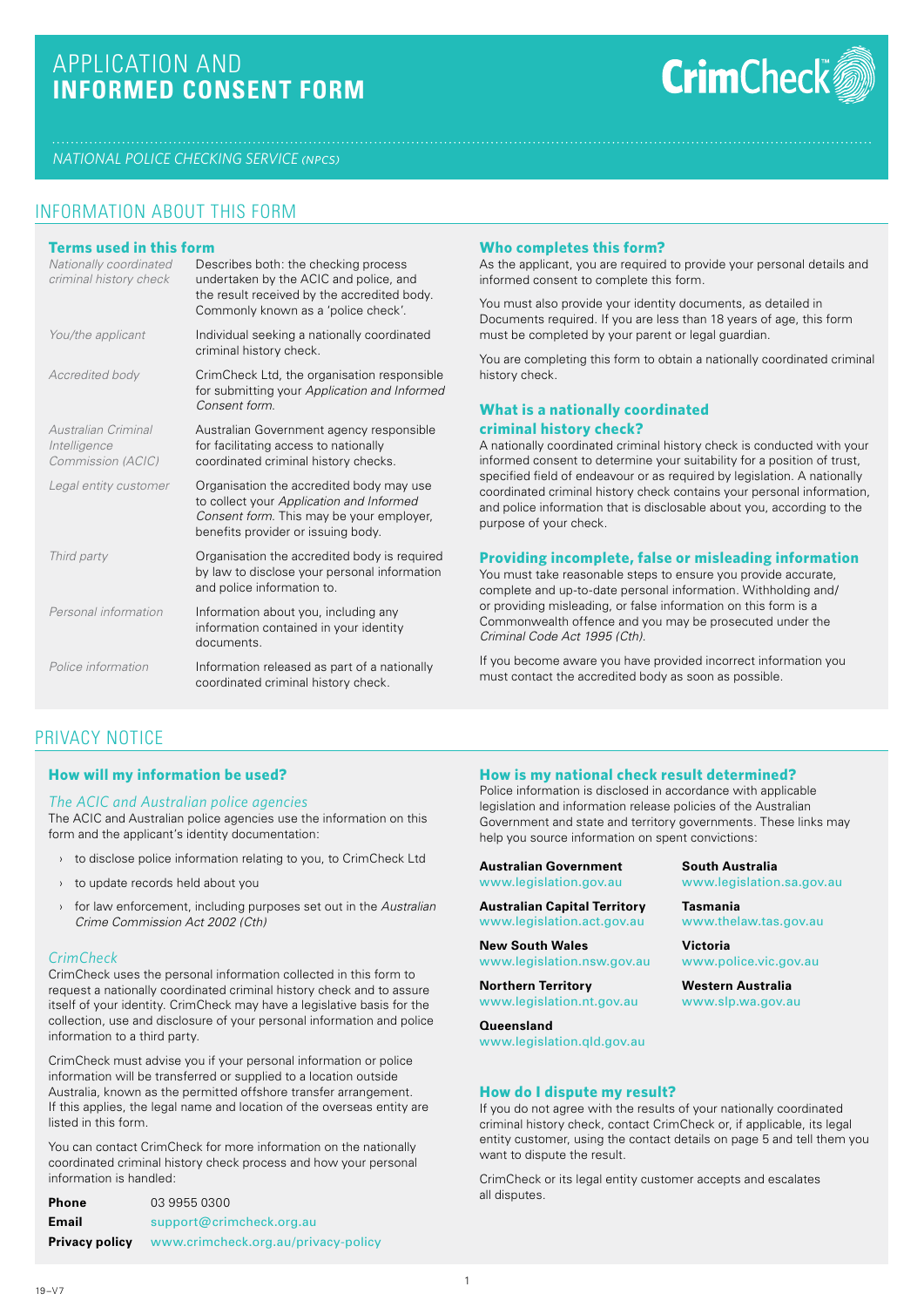#### **Minimum identity requirements**

You must provide four documents with your completed form to confirm your identity:

- › one commencement document to confirm your birth in Australia or arrival in Australia
- › one primary and two secondary documents to show the use of your identity in the community

CrimCheck or its legal entity customer will use these documents to verify your identity against the personal information you have provided on this form. The personal information contained in the identity documents you provide will be used to conduct a nationally coordinated criminal history check, as you consent to in Section D.

The documentation you provide must include evidence of your full name, date of birth and a photograph of you. If a photograph is not provided on the identity documents presented, a passport-style photograph certified by a person listed in Schedule 2 of the *Statutory Declarations Regulations 1993 (Cth)* can be accepted in addition to the four required documents.

### *Commencement documents*

- a. full Australian birth certificate (not an extract or birth card)
- b. current Australian passport (not expired)
- c. Australian Visa current at time of entry to Australia as resident or tourist\*
- d. ImmiCard issued by Department of Home Affairs (previously the Department of Immigration and Border Protection) that enables the cardholder to prove their visa and/or migration status and enrol in services
- e. certificate of identity issued by Department of Foreign Affairs and Trade (DFAT) to refugees and non-Australian citizens for entry to Australia
- f. document of identity issued by DFAT to Australian citizens or persons who have the nationality of a Commonwealth country for travel purposes
- g. certificate of evidence of resident status
- *\* A Visa Entitlement Verification Online (VEVO) record may be provided. If you are a New Zealand citizen on a Special Category Visa, you can request your VEVO details from the Department of Home Affairs via their website.*

#### *Primary documents*

- a. current Australian drivers licence, learner permit or provisional licence issued by a state or territory, showing a signature and/or photo and the same name as claimed
- b. Australian marriage certificate issued by a state or territory (church or celebrant-issued certificates are not accepted)
- c. current passport issued by a country other than Australia with a valid entry stamp or visa
- d. current proof of age or photo identity card issued by an Australian Government agency in the name of the applicant, with a signature and photo
- e. current shooters or firearms licence showing a signature and photo (not minor or junior permit or licence)
- f. for persons under 18 years of age with no other Primary Use in Community Documents, a current student identification card with a signature or photo.

### *Secondary documents*

- a. certificate of identity issued by DFAT
- b. document of identity issued by DFAT
- c. convention travel document secondary (United Nations) issued by DFAT
- d. foreign government issued documents (for example, drivers licence)
- e. Medicare card
- f. enrolment with the Australian Electoral Commission
- g. security guard or crowd control photo licence
- h. evidence of right to an Australian government benefit (Centrelink or Veterans' Affairs)
- i. consular photo identity card issued by DFAT
- j. photo identity card issued to an officer by a police force
- k. photo identity card issued by the Australian Defence Force
- l. photo identity card issued by the Australian Government or a state or territory government
- m. Aviation Security Identification Card
- n. Maritime Security Identification card
- o. credit reference check
- p. Australian tertiary student photo identity document
- q. Australian secondary student photo identity document
- r. certified academic transcript from an Australian university
- s. trusted referees report
- t. bank card
- u. credit card

#### **Names**

All names under which you have been or are currently known will be included on the nationally coordinated criminal history check. If you are concerned about the disclosure of details relating to your previous known names, please contact the accredited body through which you are submitting your check for a nationally coordinated criminal history check for assistance.

#### **Change of name**

If you provide identity documents using a former name, you must provide evidence of your name change. This means providing a change of name certificate issued by the Australian Registry of Births, Deaths and Marriages or an Australian marriage certificate issued by a state or territory, in addition to your four identity documents. Church or celebrant-issued certificates are not accepted.

#### **Special provisions for proof of identity**

The ACIC recognises that in exceptional circumstances you may not be able to meet the minimum proof of identity requirements.

Please contact CrimCheck who will assess your ability to meet the requirements and determine the most suitable method to confirm your identity.

## HOW TO SUBMIT THIS FORM

Before submitting this form, ensure all sections are complete and that you have signed and dated the form.

Once completed, please print the form, sign the required fields and return it to the organisation listed as the *Legal Entity Customer* on page 5.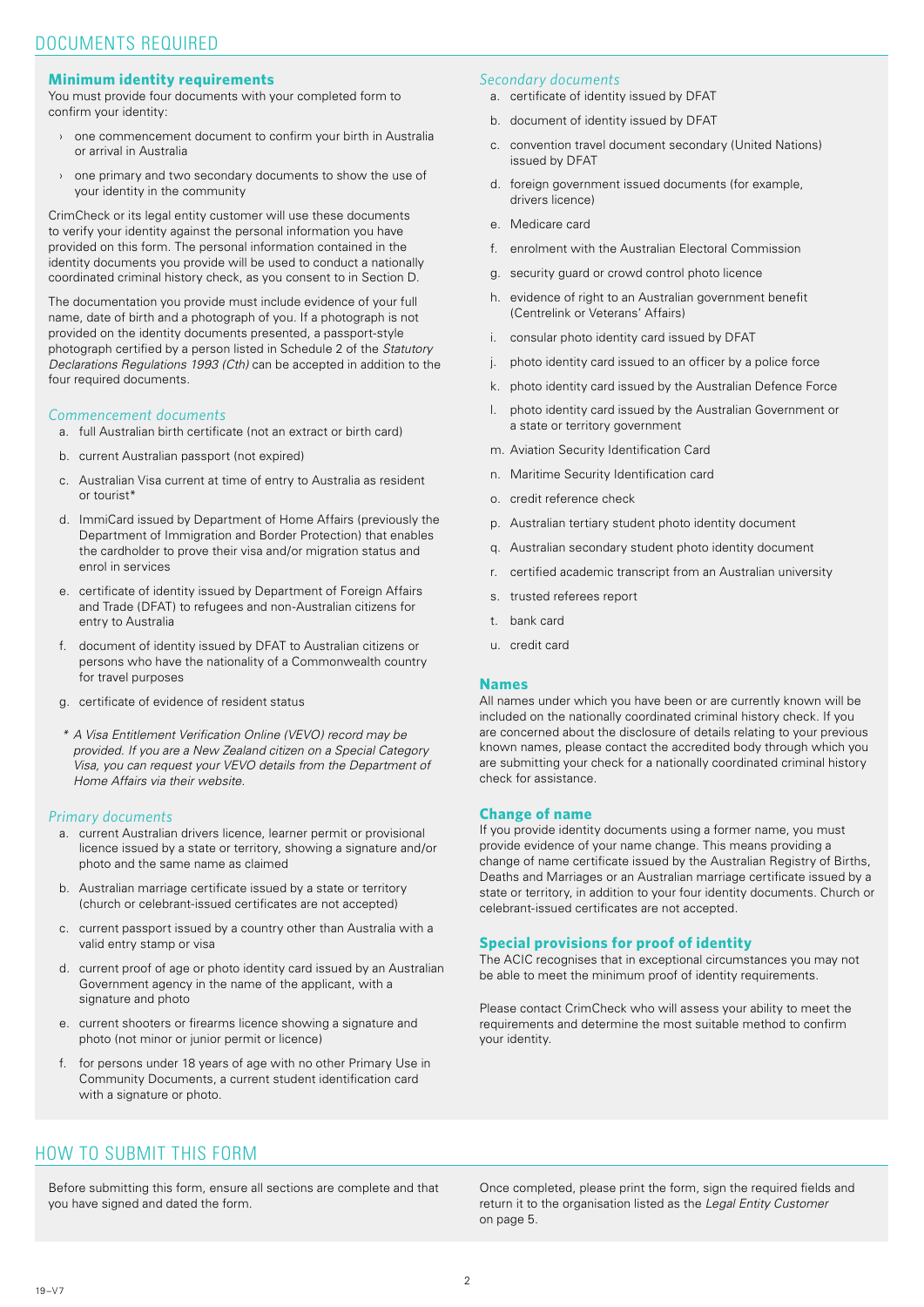#### A1 Please read this before answering the following questions.

You must disclose all names you have been known by throughout your life, including your primary name, name before marriage (maiden name), and other previous names and/or alias names.

All names that you submit as part of your nationally coordinated criminal history check, will appear on the check result. If you are concerned about the disclosure of previous name, please contact the accredited body.

With each additional name you provide, you must include your family name, first given names and other given names (if applicable).

#### *Example:*

When Lucianne was born, she was given the first name Lucianne, second given name Jane and surname of Jones. When she was married, she changed her surname to Smith. Lucianne commonly uses the name Lucy when introducing herself in the community.

As such, Lucianne has four known names—her current name, maiden name, the alias name she used before she got married and the alias name she uses now. Lucianne needs to provide all four names when completing this form, as follows:

| Current name  | Smith, Lucianne Jane |
|---------------|----------------------|
| Maiden name   | Jones, Lucianne Jane |
| Alias name    | Smith, Lucy Jane     |
| Previous name | Jones, Lucy Jane     |

#### *Primary name*

| Family name         |  |
|---------------------|--|
| First given name(s) |  |
| Other given name(s) |  |

## *Previous known name (if applicable)*



## *Previous known name (if applicable)*

| Name type           |  | O Maiden O Alias O Previous |
|---------------------|--|-----------------------------|
| Family name         |  |                             |
| First given name(s) |  |                             |
| Other given name(s) |  |                             |

If more room is required, please list on a separate sheet, sign and attach to this form.

Additional sheet attached?

| Yes | Νo |
|-----|----|
|     |    |

 $\Omega$ 

#### A<sub>2</sub> Please read this before answering the following question.

You must select the gender that best describes how you identify yourself within the community.

The gender details that you submit as part of your nationally coordinated criminal history check, will be the gender that appears on the check result.

The ACIC's processes are aligned with the Australian Government *Guidelines on the Recognition of Sex and Gender*. If these Guidelines affect you and you would like additional information specifically regarding this, please contact the ACIC directly at npcs@acic.gov.au

Gender

 $\Omega$  Male  $\Omega$  Female  $\Omega$  Indeterminate/intersex/unspecified

#### A3 Please read this before answering the following questions.

If you cannot provide all these details, contact the organisation listed as the *Legal Entity Customer* on page 5.

| Date of birth   |  |  |
|-----------------|--|--|
| Place of birth  |  |  |
| Suburb/town     |  |  |
| State/territory |  |  |
| Country         |  |  |

#### A4 Please read this before answering the following questions.

Provide your current and previous residential addresses for the past five years.

If you cannot provide full details, provide as much information as possible. If you are unsure how to complete this section contact the organisation listed as the *Legal Entity Customer* on page 5.

### *Current residential address*

| Street address                |    |  |  |
|-------------------------------|----|--|--|
|                               |    |  |  |
| Suburb/town                   |    |  |  |
| State/territory               |    |  |  |
| Postcode                      |    |  |  |
| Country                       |    |  |  |
| Date residing at address from |    |  |  |
|                               | to |  |  |
|                               |    |  |  |

## *Previous residential address*

| Street address  |  |
|-----------------|--|
|                 |  |
| Suburb/town     |  |
| State/territory |  |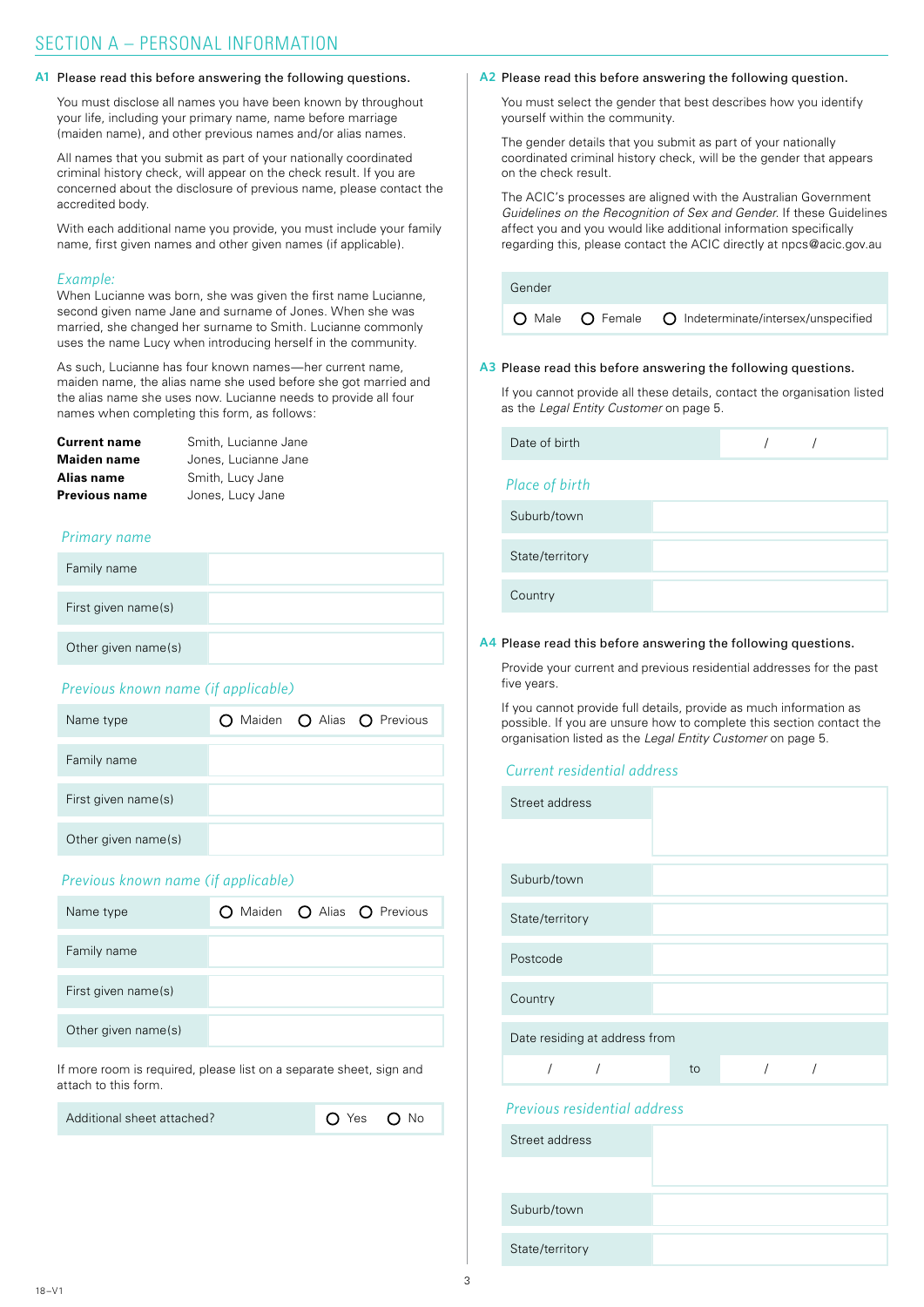#### **A4** *(continued)*

| 4<br>(continued)                                                    |                          | Phone Number                                                                                                                                                                    |
|---------------------------------------------------------------------|--------------------------|---------------------------------------------------------------------------------------------------------------------------------------------------------------------------------|
| Postcode                                                            |                          |                                                                                                                                                                                 |
|                                                                     |                          | <b>Email Address</b>                                                                                                                                                            |
| Country                                                             |                          |                                                                                                                                                                                 |
| Dates residing at address                                           |                          | A5 Please read this before answering the following questions.                                                                                                                   |
| $\prime$<br>$\sqrt{2}$<br>to                                        | $\prime$                 | If you have an Australian drivers licence and/or an Australian firearms<br>licence, you must provide the licence number and the state or<br>territory that issued your licence. |
| Previous residential address                                        |                          | If you have a foreign drivers licence and/or a firearm licence you                                                                                                              |
| Street address                                                      |                          | must provide the licence number and the country that issued<br>your licence.                                                                                                    |
|                                                                     |                          | If you have a passport, you must provide the passport number and<br>the country that issued your passport.                                                                      |
| Suburb/town                                                         |                          | Drivers licence number (if available)                                                                                                                                           |
| State/territory                                                     |                          |                                                                                                                                                                                 |
| Postcode                                                            |                          | Issued by (state/territory)                                                                                                                                                     |
| Country                                                             |                          |                                                                                                                                                                                 |
|                                                                     |                          | Firearm licence number (if available)                                                                                                                                           |
| Dates residing at address                                           |                          |                                                                                                                                                                                 |
| $\prime$<br>$\sqrt{2}$<br>to                                        | $\prime$<br>$\sqrt{2}$   | Issued by (state/territory)                                                                                                                                                     |
| If more room is required, please list on a separate sheet, sign and |                          |                                                                                                                                                                                 |
| attach to this form.                                                |                          | Passport number (if available)                                                                                                                                                  |
| Additional sheet attached?                                          | $\bigcirc$ Yes<br>$O$ No |                                                                                                                                                                                 |
|                                                                     |                          | Issued by (country)                                                                                                                                                             |

## SECTION B – PURPOSE OF THE NATIONALLY COORDINATED CRIMINAL HISTORY CHECK

The purpose for your nationally coordinated criminal history check helps determine what police information is disclosed on your result.

#### **B1** Please read this before answering the following questions.

For question B1, provide the following information:

- a. position title, occupation, volunteer role or entitlement being sought
- b. proposed place of work (name of organisation or type of workplace or industry)
- c. location of the role (town and state/territory)

Acronyms must not be used – except for the state/territory.

*Example:* Case worker, Youth Housing Facilities, Canberra, ACT.

*Example:* volunteer in canteen, St Bebes, Canberra, ACT

Your position title, occupation, volunteer role or entitlement

Your proposed place of work (name of organisation or type of workplace or industry)

The location of your work (town and state/territory)

#### B<sub>2</sub> Please read this before answering the following question.

For question B2, indicate whether you will have supervised/ unsupervised contact with vulnerable groups as part of the role you are applying for.

Vulnerable groups means:

- › a child,
- › an adult who is disadvantaged or in need of special care, support or protection because of age, disability or risk of abuse or neglect.

Contact means direct or indirect face-to-face contact, phone contact or any type of communication over the internet.

Supervision means in the presence of an adult who is responsible for the safety or care of the vulnerable person.

Unsupervised means you will not be in the presence of an adult who is responsible for the safety or care of the vulnerable person.

Select the statement that best describes the role you are applying for

O Supervised contact with vulnerable people

Unsupervised contact with vulnerable people

 $O$  No contact with vulnerable people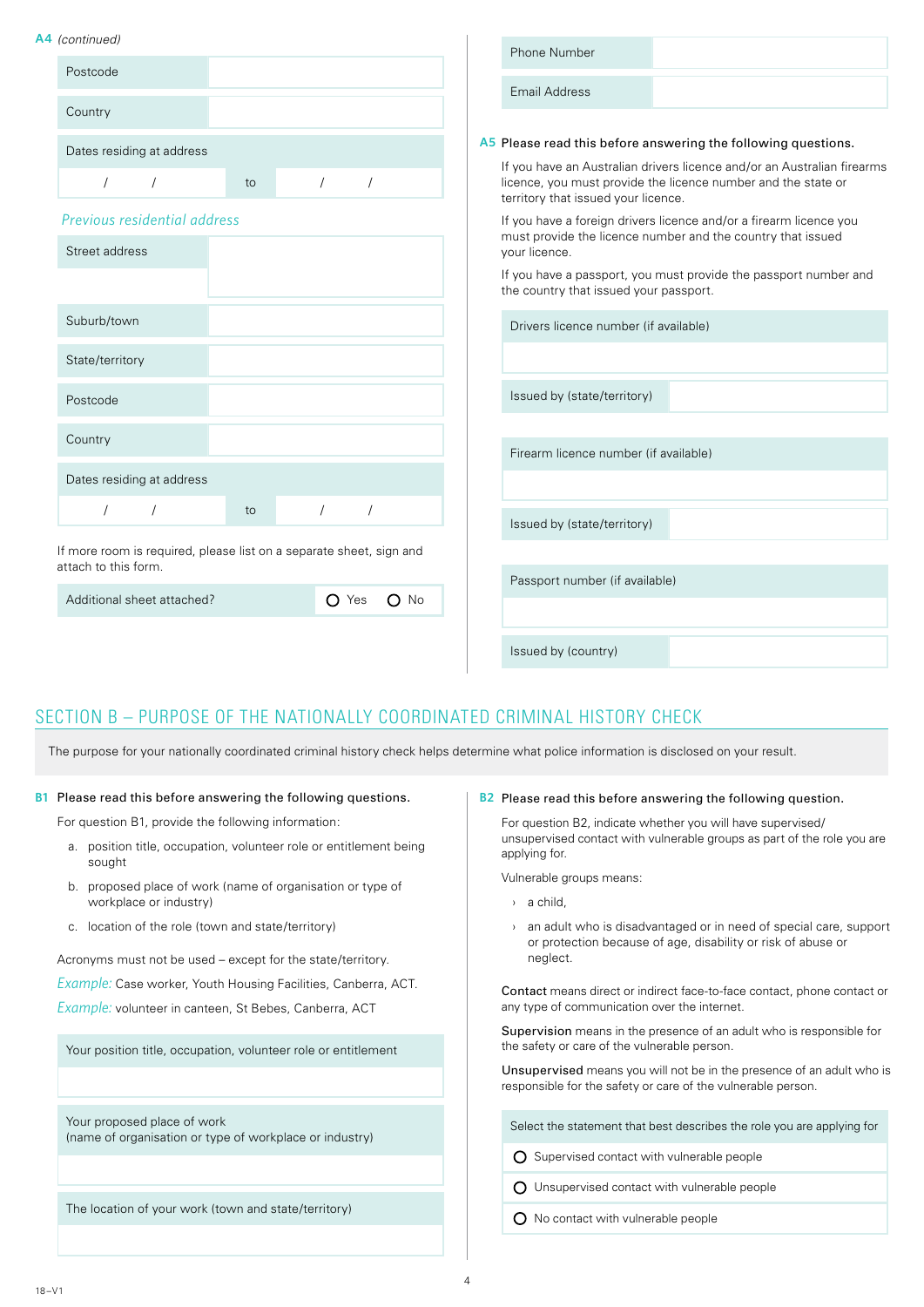## SECTION C – TYPE OF NATIONALLY COORDINATED CRIMINAL HISTORY CHECK

#### C1 Please read this before answering the following question.

You may request a volunteer check if you will hold a position or perform a role where you will not receive any salary, benefits or financial gain. This includes students undertaking compulsory vocational placements.

Volunteer check type must not be selected for the Australian Government's Work for the Dole Scheme.

## SECTION D – INFORMED CONSENT

### **What is informed consent?**

Your informed consent is needed before an accredited body can request a nationally coordinated criminal history check for you. Your informed consent means you:

- have read and understood the information provided in this form about how your personal information and any police information relevant to you will be handled and disclosed
- › provide your permission for CrimCheck to request a nationally coordinated criminal history check on your behalf
- provide your permission for CrimCheck to disclose your information to any organisation listed in D1 of this form.

#### **D1** Please read this before answering the following questions.

Question D1 provides the details of the organisations to whom your personal and police information will be disclosed to.

In D2, you will provide your informed consent for your personal and police information to be disclosed to the ACIC, Australian police agencies, law enforcement agencies, and any organisations detailed in question D1.

## **Organisations to whom the applicant's personal and police information will be disclosed**

#### *Accredited body*

| Legal name      | CrimCheck Ltd  |
|-----------------|----------------|
| <b>ABN</b>      | 58 151 705 725 |
| Contact details | 03 9955 0300   |
| Street address  | PO Box 252     |
| Suburb/town     | Blackburn      |
| State/territory | <b>VIC</b>     |
| Postcode        | 3130           |

## *Legal entity customer or related government entity*

| Legal name      | <b>Bass Coast Regional Health</b> |
|-----------------|-----------------------------------|
|                 |                                   |
| <b>ABN</b>      | 86 627 309 026                    |
| Contact details |                                   |

You must be able to validate the charity organisation or volunteer position to support your selection of the volunteer type.

What is the check type for this application?

O Standard O Volunteer

## **How do I provide my informed consent?**

An important aspect of providing informed consent is that you understand what you are consenting to. It is important that you read the consent statements in question D2 and, where required, get clarification from the accredited body or its legal entity customer, to ensure complete understanding.

You must then sign and date this form at D2, to give your informed consent.

| Street address  |  |
|-----------------|--|
|                 |  |
|                 |  |
| Suburb/town     |  |
|                 |  |
| State/territory |  |
|                 |  |
| Postcode        |  |

## *Third party (as required by law)*

| Legal name      |  |
|-----------------|--|
| <b>ABN</b>      |  |
| Contact details |  |
| Street address  |  |
|                 |  |
| Suburb/town     |  |
| State/territory |  |
| Postcode        |  |

#### *Permitted offshore transfer arrangements*

Overseas entity

Location (country)

If more room is required, please list on a separate sheet, sign and attach to this form.

Additional sheet attached? 
<br> **O** Yes **O** No